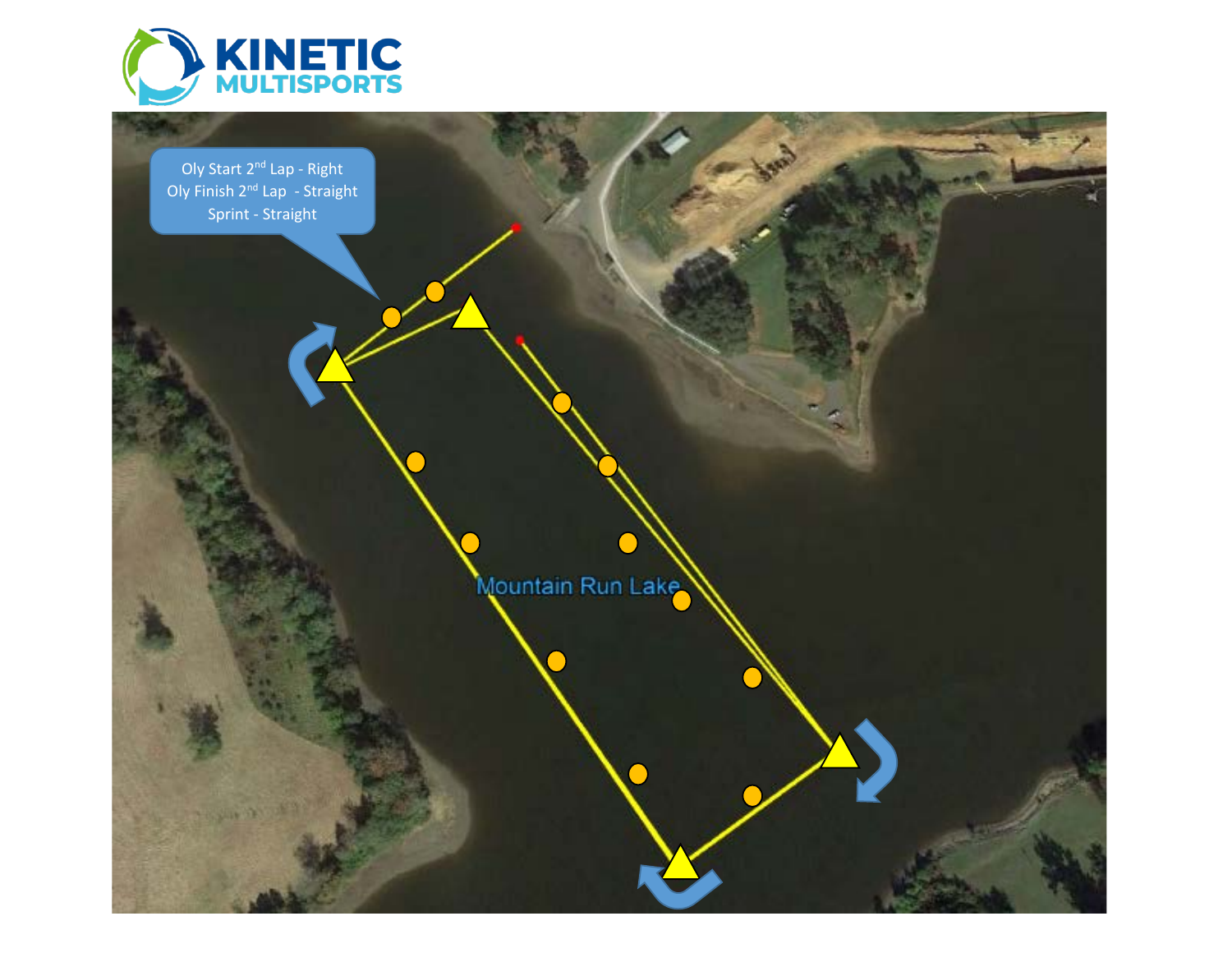



| 13.7/14.0 – Cross low water bridges (use caution) |
|---------------------------------------------------|
| 14.0 - Right on Slate Mills                       |
| 16.6 - Sharp right hand turn, use caution.        |
| 16.9 - Right on 522                               |
| 19.0 – Merge with Sprint bikes coming onto 522    |
| 21.2 - Right on Norman                            |
| 23.0 - Left on Mtn Run Lake                       |
| 24.0 - Right into Park                            |
|                                                   |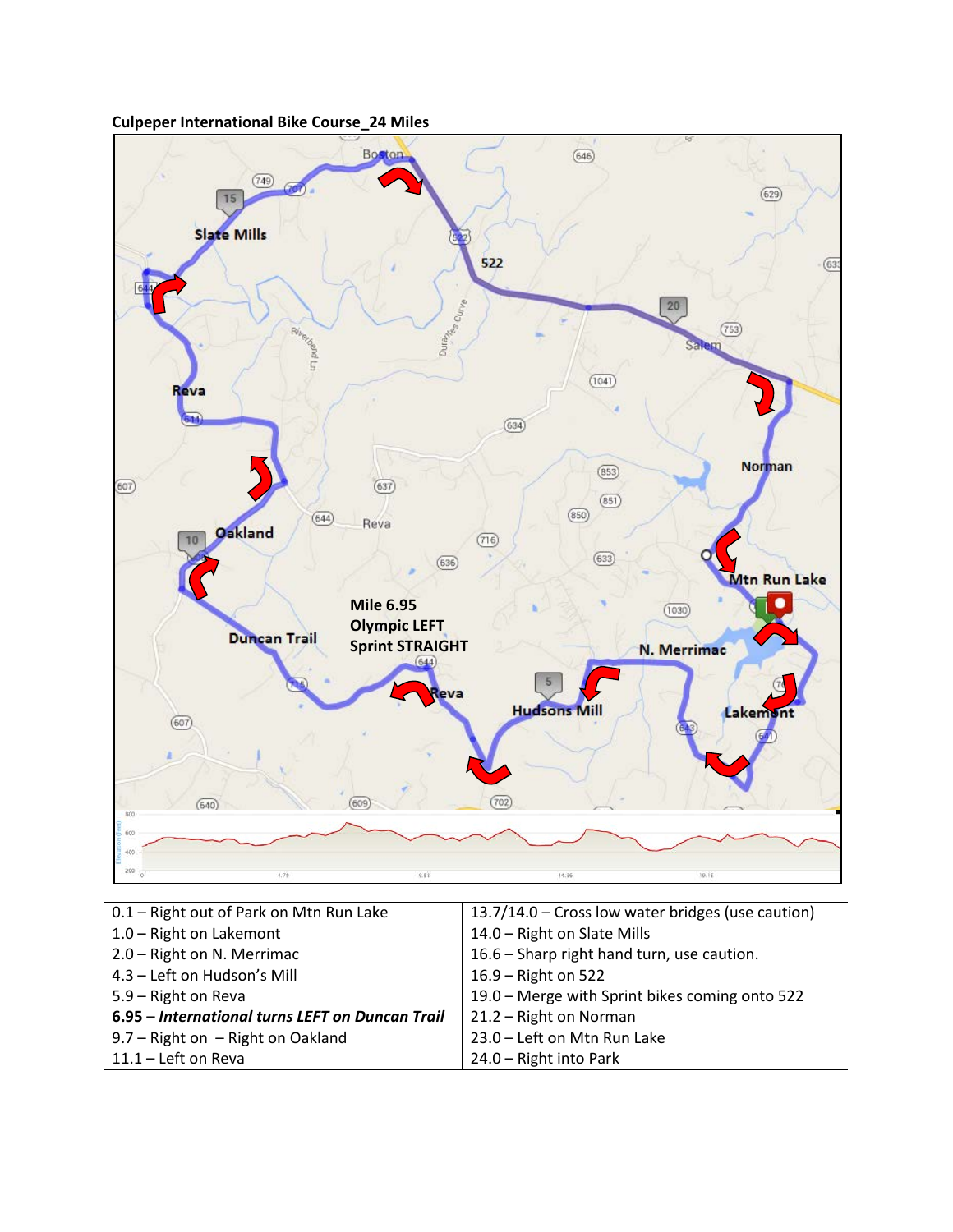## **Culpeper Sprint Bike Course**



#### **Cue Sheet:**

- 0.1 Right out of Park on Mtn Run Lake
- 1.0 Right on Lakemont
- 2.0 Right on N. Merrimac
- 4.3 Left on Hudson's Mill
- 5.9 Right on Reva

#### **6.95** – *Sprint continues straight on Reva*

- 8.5 Right on Shanktown
- 9.3 SHARP RIGHT on Griffinsburg
- 14.0 Right on Norman
- 15.9 Left on Mtn Run Lake
- 16.8 Right into Park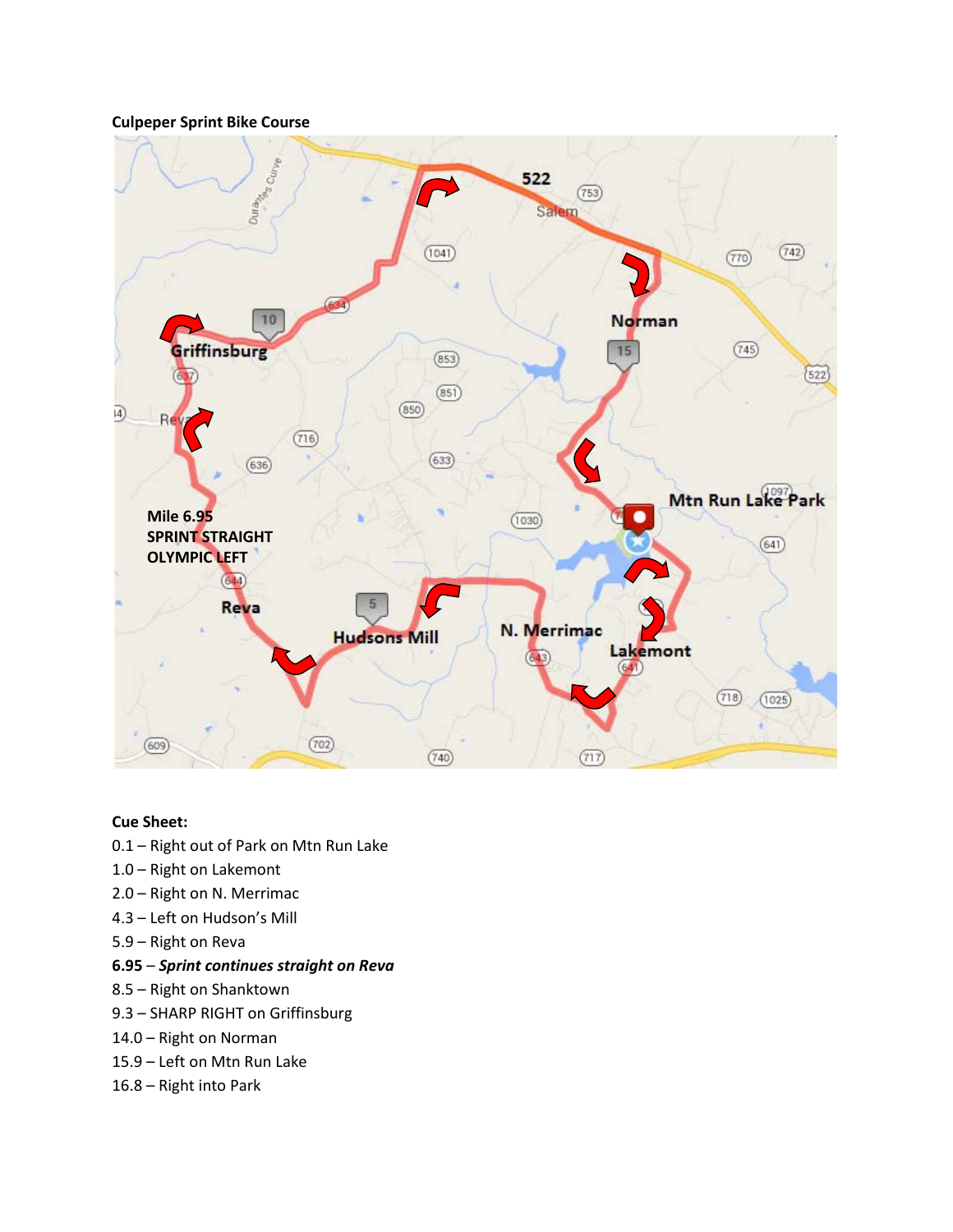



# **Culpeper Triathlon Run Course\_3.1 / 6.2 Miles**